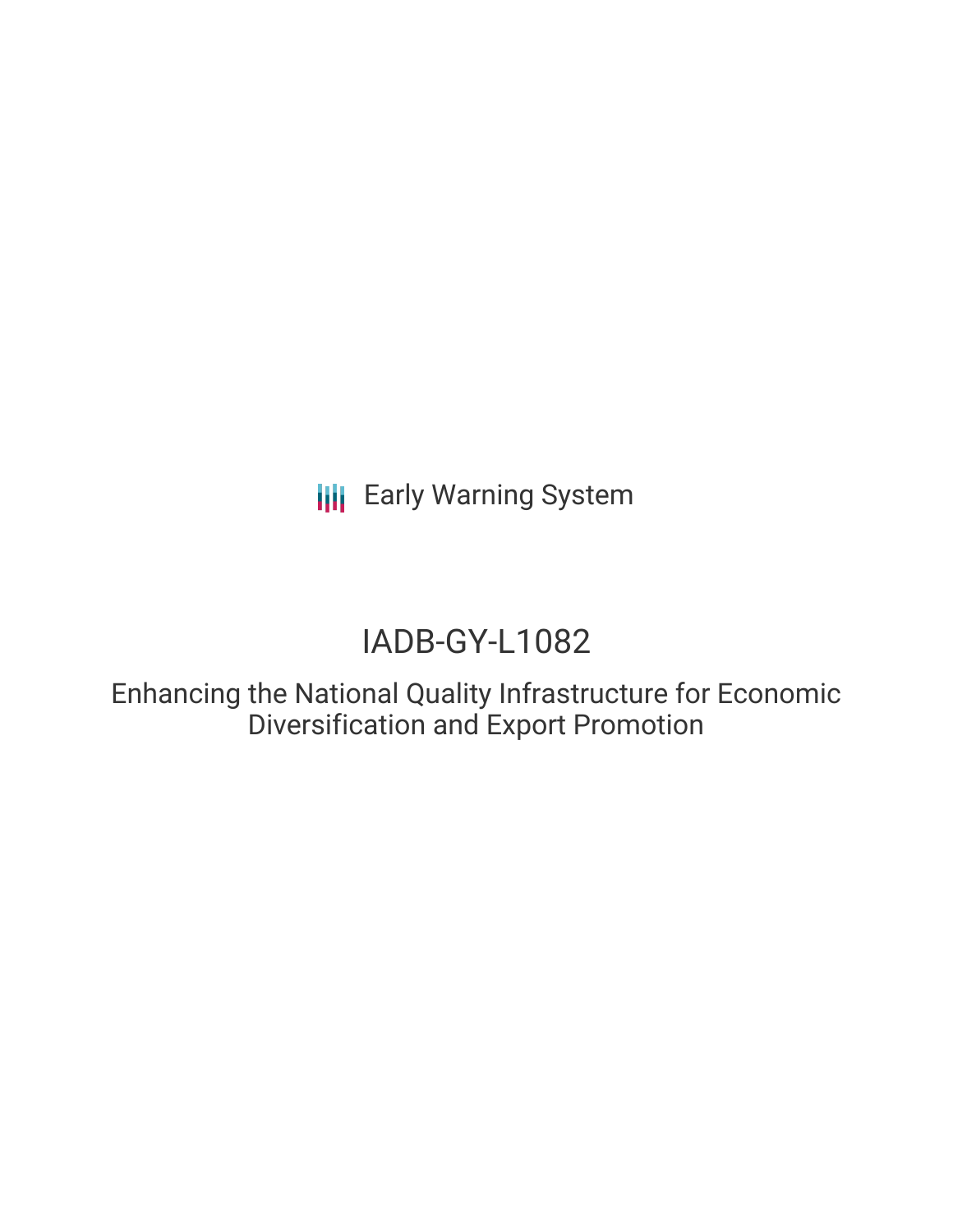

## **Quick Facts**

| <b>Countries</b>               | Guyana                                 |
|--------------------------------|----------------------------------------|
| <b>Specific Location</b>       | Uninformed                             |
| <b>Financial Institutions</b>  | Inter-American Development Bank (IADB) |
| <b>Status</b>                  | Proposed                               |
| <b>Bank Risk Rating</b>        |                                        |
| <b>Borrower</b>                | Goverment of Guyana                    |
| <b>Sectors</b>                 | Industry and Trade, Infrastructure     |
| <b>Investment Type(s)</b>      | Loan                                   |
| <b>Investment Amount (USD)</b> | $$3.00$ million                        |
| <b>Project Cost (USD)</b>      | $$3.00$ million                        |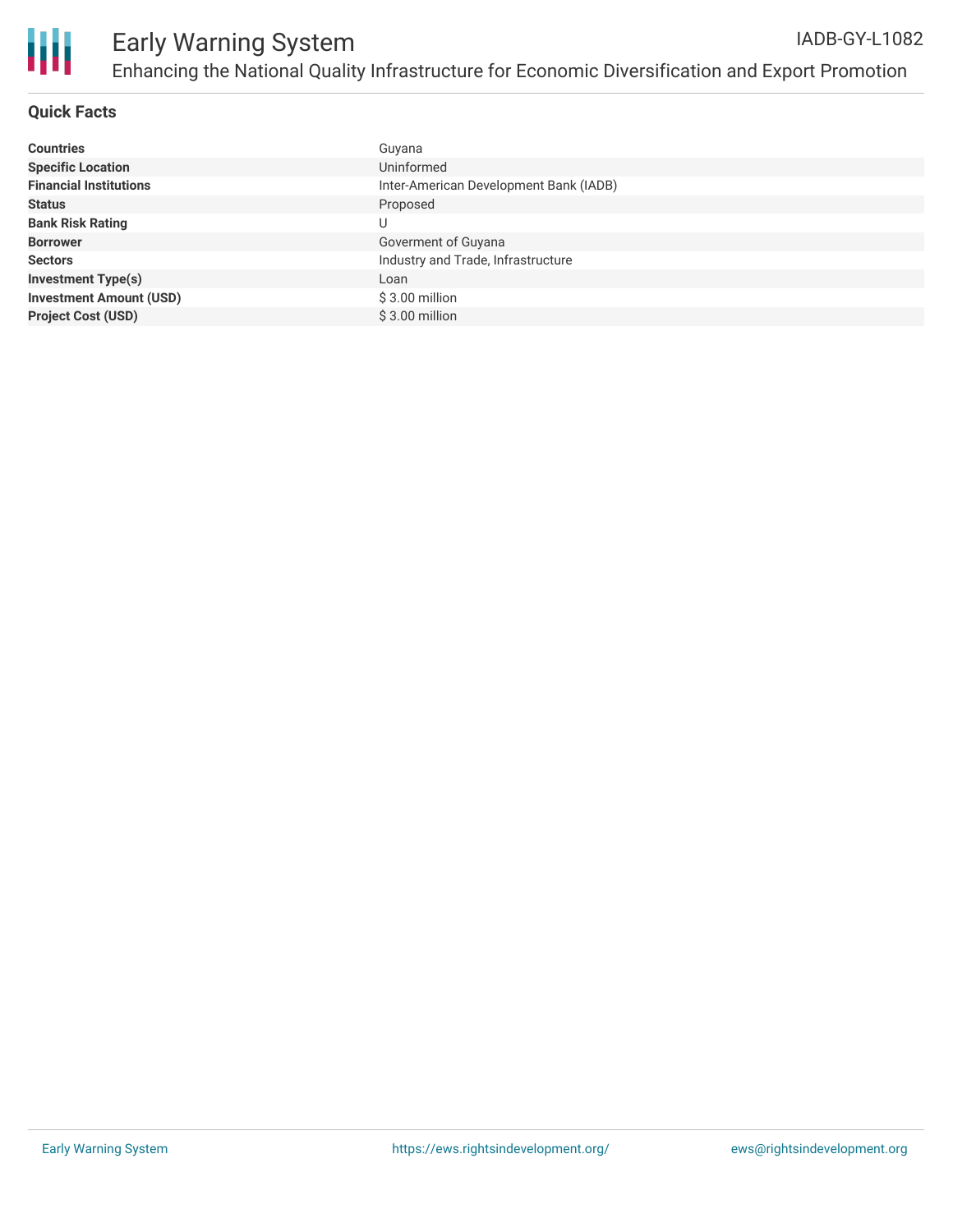

## **Project Description**

The Program objective is to support the economic diversification and export through the enhancement of the National Quality Infrastructure. Specific objectives are: (i) to enhance the capacity of the NQI; and (ii) to improve facilities for the NQI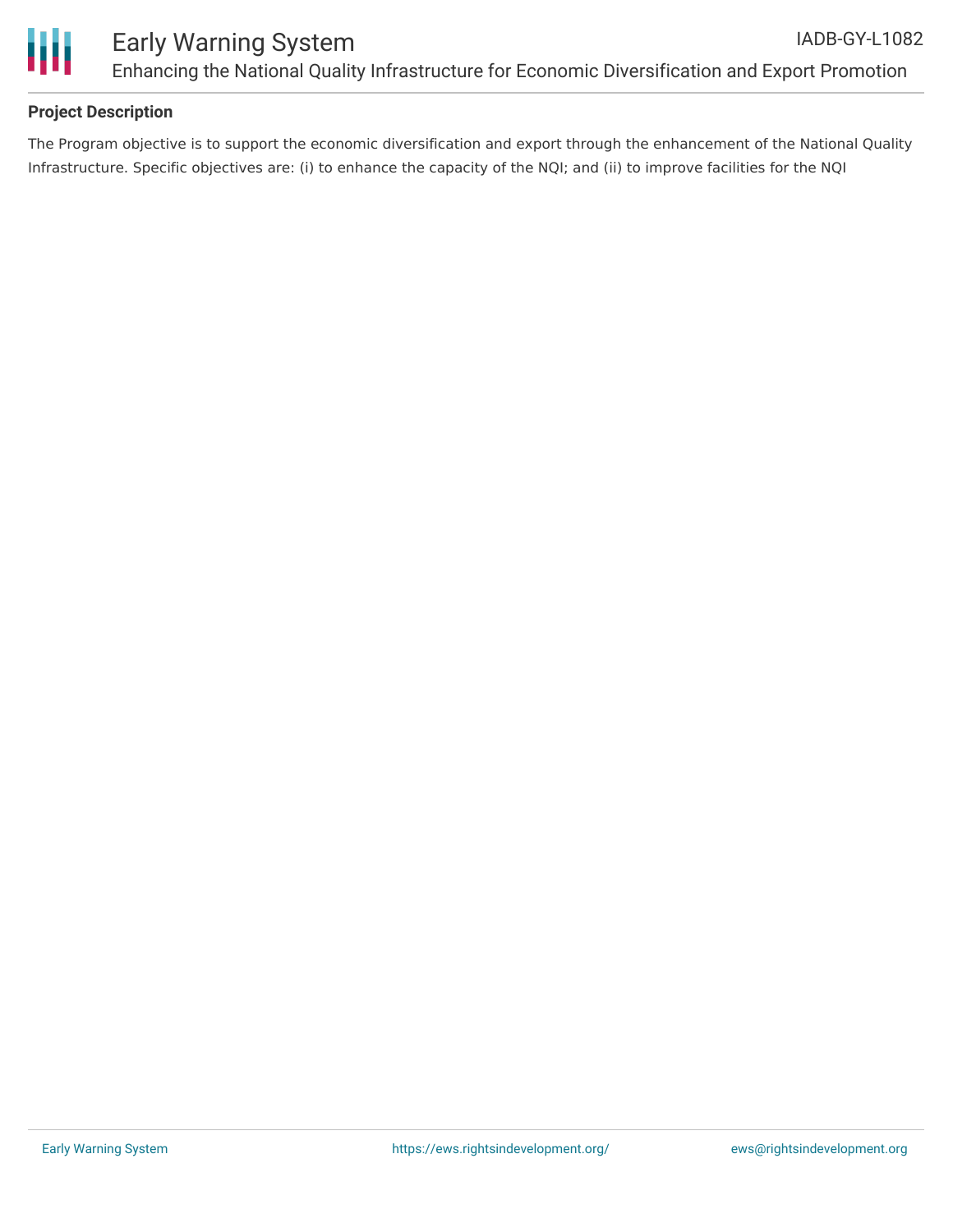

### **Investment Description**

• Inter-American Development Bank (IADB)